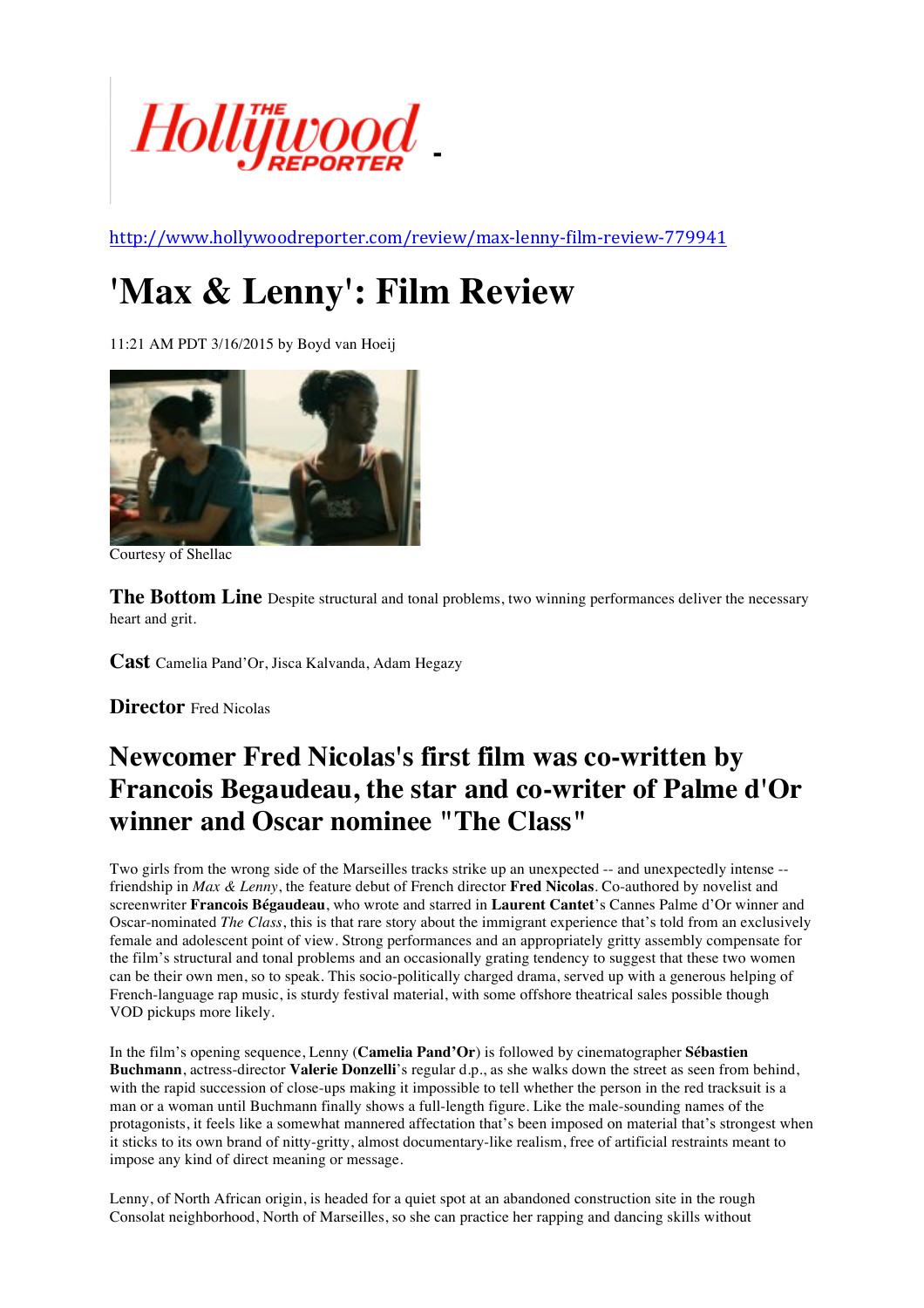disturbing her older and very busy dealer brother (**Adam Hegazy**), with whom she shares a Spartan apartment in the projects. While singing, Lenny realizes she's been spied upon by an unknown in the dark, though the stranger, the kind Max or Maxine (**Jisca Kalvanda**), from Congo, tells the talented Lenny to keep going as if nothing happened.

It turns out to be the beginning of a beautiful friendship, with Max and Lenny, a first and second-generation immigrant, respectively, really getting to know each other during a bout of night-time reverse slumming as they break into a villa's garden and splash around in its pool, joking about the risk of being infected by "rich-people bacteria". It is in relaxed, semi-improvised feeling scenes such as these that the material really shines, as the socio-political and economic gap between rich and poor, locals and immigrants and France's haves and havenots are suggested naturally and without ever feeling like a lecture (much like in Bégaudeau's *The Class,* which depicted a group of students at a multicultural Parisian banlieue school as a microcosm of French society).

Pand'Or and Kalvanda also have terrific chemistry, which at times almost threatens to become a liability, as some amorous-feeling tension occasionally creeps into their interactions — "You're the most important thing life has given me," one of the girls confesses at one point — though the film never delivers on that promise or indeed any suggestion of romance with anyone of either sex. The screenplay, co-written by the director and Bégaudeau, thus needs other sources of tension to keep the story going, including, in one of the film's most lovingly detailed choices, Max's daily struggle to simply look after her ailing grandmother and band of little brothers while she's waiting for her immigration status to be sorted out.

However, some of Lenny's problems with her family members, especially one that makes her decide to break into a building at night, could have benefited from clearer backstories and psychological motivations. But Lenny, who pours a lot of herself into her rap songs, otherwise isn't much of a talker, which doesn't really help. However, it is clear she's an instinctive and often reckless person who's got her heart in the right place, which results in a winning if also slightly surreal-feeling mid-film getaway to an island off the coast of Marseilles, where Max forces Lenny to finally live up to her talents.

Refreshingly, and unlike films such as **Karim Dridri**'s *Bye Bye* or **Erick Zonca**'s *The Little Thief*, on which Nicolas worked as an assistant director, crime is not at the center of the lives of these marginalized Marseilles protagonists, though the few instances the film touches on it don't feel entirely organic either. A subplot concerning two shady characters that follow Lenny around is not well integrated and lacks details, while an instance of shoplifting plays like a bad combination of plot convenience and out-of-character behavior. Also somewhat problematic is the film's final stretch, which tries to shoehorn the ugly realities of immigrant life and an empowering/wish-fulfillment message about following your dreams into one dual, bittersweet ending for which Nicolas struggles to find the right tone.

Kalvanda, whose cool poise is constantly contrasted by her expressive eyes, is the real revelation here, though the spunky Pand'Or, whose character was inspired by Argentinian-French rapper **Keny Arkana**, also impresses. The latter also does her own singing and wrote her character's own lyrics, which are spiced up by composer **Simon Neel** with a mix of hip-hop beats and excerpts from classical standards from Mozart, among others.

## *Production companies: Chaz Productions, Film Factory, Sedna Films, Solaire Production, Indefilms*

*Cast: Camélia Pand'Or, Jisca Kalvanda, Adam Hegazy, Alvie Bitemo Mamounga, Norbert Godji, Cathy Ruiz, Martial Bezot, Manelle Tighilt,Bouchta Saidoun, Mathieu Fascella, Nouri Seif-Eddine, Mathieu Demy, Pierre Salvadori*

*Director: Fred Nicolas*

*Screenplay: Fred Nicolas, Francois Bégaudeau*

*Producer: Elisabeth Perez* 

*Director of photography: Sebastien Buchmann*

*Production designer: Olivia Tournadre, Mourad Saidi* 

*Costume designer: Janina Ryba*

*Editor: Mike Fromentin, Gilda Fine*